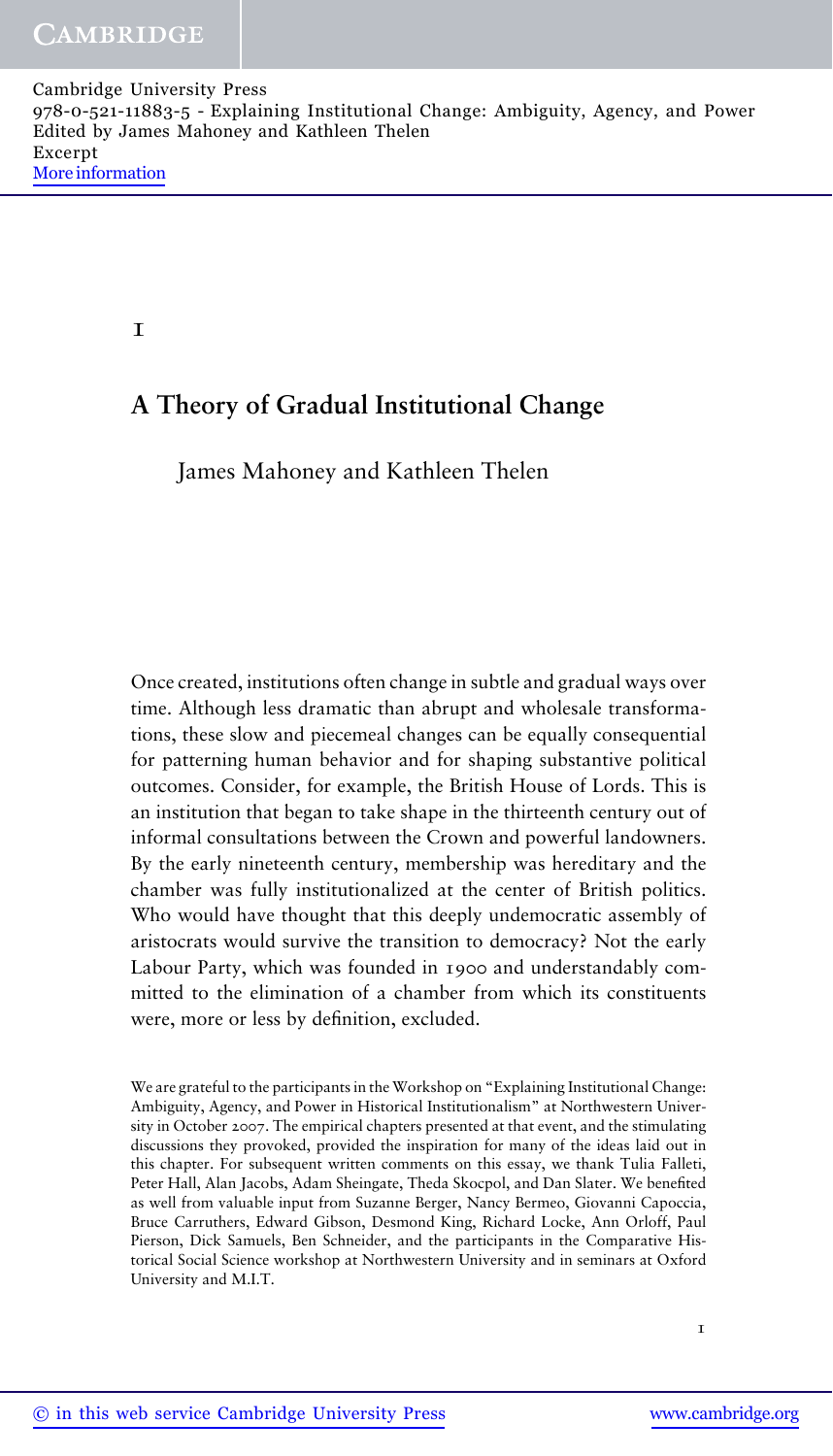978-0-521-11883-5 - Explaining Institutional Change: Ambiguity, Agency, and Power Edited by James Mahoney and Kathleen Thelen Excerpt [More information](http://www.cambridge.org/9780521118835)

2 *James Mahoney and Kathleen Thelen*

Yet Labour did not dismantle the House of Lords – despite recurring opportunities to do so during the twentieth century. Instead, the institution was reformed over time in a series of more measured moves that, successively: circumscribed its powers (especially in 1911 by a Liberal Party government), altered its composition (especially in 1958 under a Conservative government, with the addition of life peerages), and rendered it less unwieldy and – in the eyes of some – more legitimate (in 2000 under a Labour government, by reducing dramatically the number of hereditary peers). The cumulative effects of these changes have allowed the chamber not just to survive but to position itself as a significant player in, of all things, the defense of civil liberties in Britain (*The Economist*, February 11, 2006, 51). This is quite a change – from undemocratic bastion of traditional interests to champion of individual rights – and it illustrates that incremental shifts often add up to fundamental transformations.

While institutional analysis has earned a prominent place in contemporary social science, the vast literature that has accumulated provides us with precious little guidance in making sense of processes of institutional change such as occurred in Britain's House of Lords. We have good theories of why various kinds of basic institutional configurations – constitutions, welfare systems, and property right arrangements – come into being in certain cases and at certain times. And we have theories to explain those crucial moments when these institutional configurations are upended and replaced with fundamentally new ones. But still lacking are equally useful tools for explaining the more gradual evolution of institutions once they have been established. Constitutions, systems of social provision, and property right arrangements not only emerge and break down; they also evolve and shift in more subtle ways across time. These kinds of gradual transformations, all too often left out of institutionalist work, are the focus of this volume.

In the literature on institutional change, most scholars point to exogenous shocks that bring about radical institutional reconfigurations, overlooking shifts based on endogenous developments that often unfold incrementally. Indeed, these sorts of gradual or piecemeal changes often only "show up" or "register" *as* change if we consider a somewhat longer time frame than is characteristic in much of the literature. Moreover, when institutions are treated as causes, scholars are too apt to assume that big and abrupt shifts in institutional forms are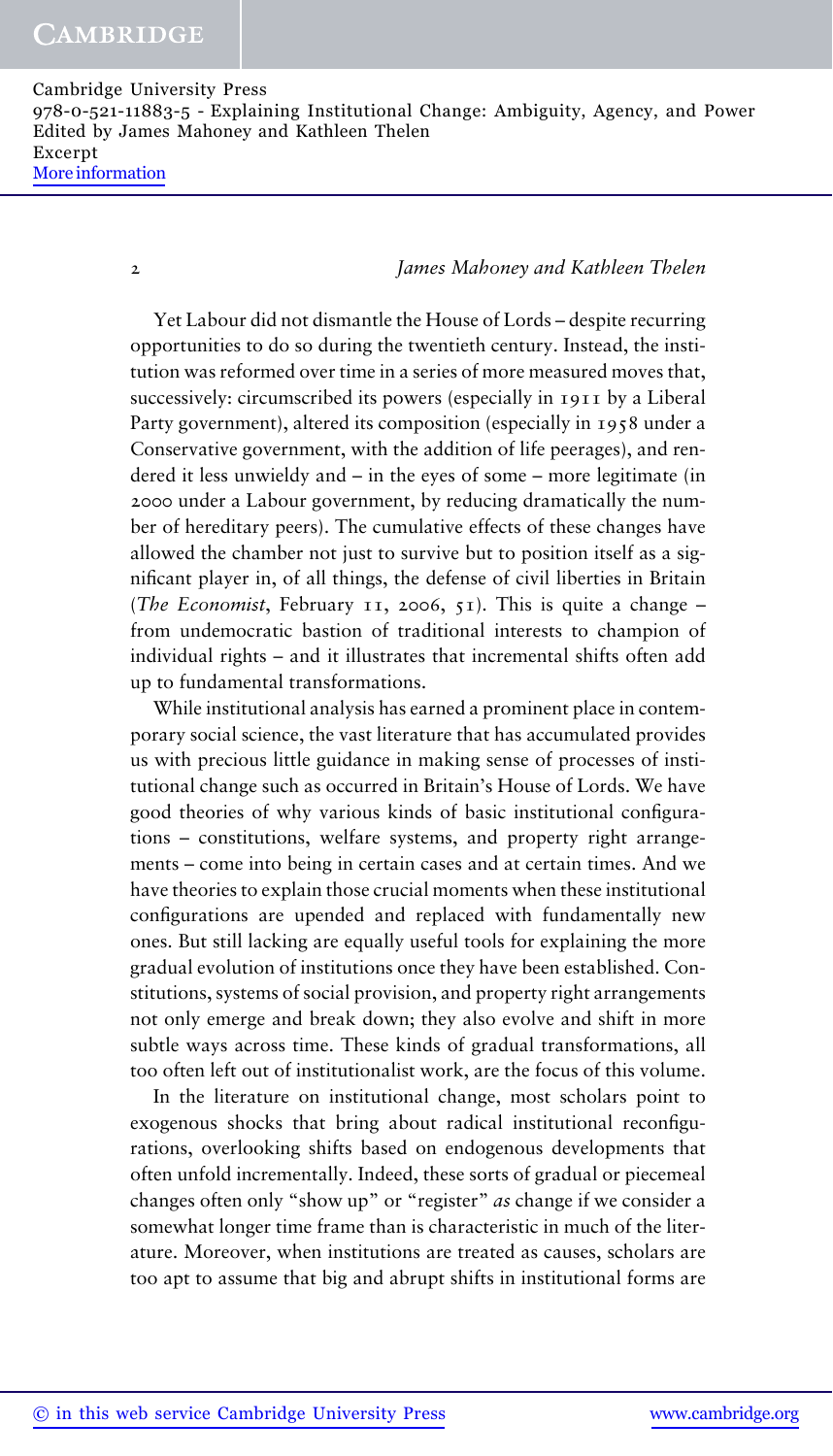978-0-521-11883-5 - Explaining Institutional Change: Ambiguity, Agency, and Power Edited by James Mahoney and Kathleen Thelen Excerpt [More information](http://www.cambridge.org/9780521118835)

#### *A Theory of Gradual Institutional Change* 3

more important or consequential than slow and incrementally occurring changes. As the chapters in this book show, these conclusions are in need of fundamental rethinking. Gradual changes can be of great significance in their own right; and gradually unfolding changes may be hugely consequential as causes of other outcomes.

An emerging body of work provides ideas on which we can build to understand gradual institutional change. New insights have grown out of the literature on path dependence and the ensuing debate over this framework (e.g., North 1990; Collier and Collier 1991; Arthur 1994; Clemens and Cook 1999; Mahoney 2000; Pierson 2004; Thelen 1999, 2004). Among other things, this work has led analysts to theorize the circumstances under which institutions are – and are not – subject to self-reinforcing "lock-in." Important strands of this literature suggest that path-dependent lock-in is a rare phenomenon, opening up the possibility that institutions normally evolve in more incremental ways. Likewise, works such as Pierson's *Politics in Time* (2004) discuss various slow-moving causal processes (e.g., cumulative causes, threshold effects, and causal chains) that do not evoke the punctuated equilibrium model of change that is frequently embedded in conceptualizations of path dependence (see also Aminzade 1992; Abbott 2001). Inspired by these works, Streeck and Thelen  $(2005)$ have offered an inventory of commonly observed patterns of gradual institutional change that allows us to classify and compare cases across diverse empirical settings.

If theorizing is going to reach its potential, however, institutional analysts must go beyond classification to develop causal propositions that locate the sources of institutional change – sources that are not simply exogenous shocks or environmental shifts. Certain basic questions must be addressed. Exactly what properties of institutions permit change? How and why do the change-permitting properties of institutions allow (or drive) actors to carry out behaviors that foster the changes (and what are these behaviors)? How should we conceptualize these actors? What types of strategies flourish in which kinds of institutional environments? What features of the institutions themselves make them more or less vulnerable to particular kinds of strategies for change? Answering these basic questions is a critical next step if scholars are to theorize the sources and varieties of endogenous institutional change.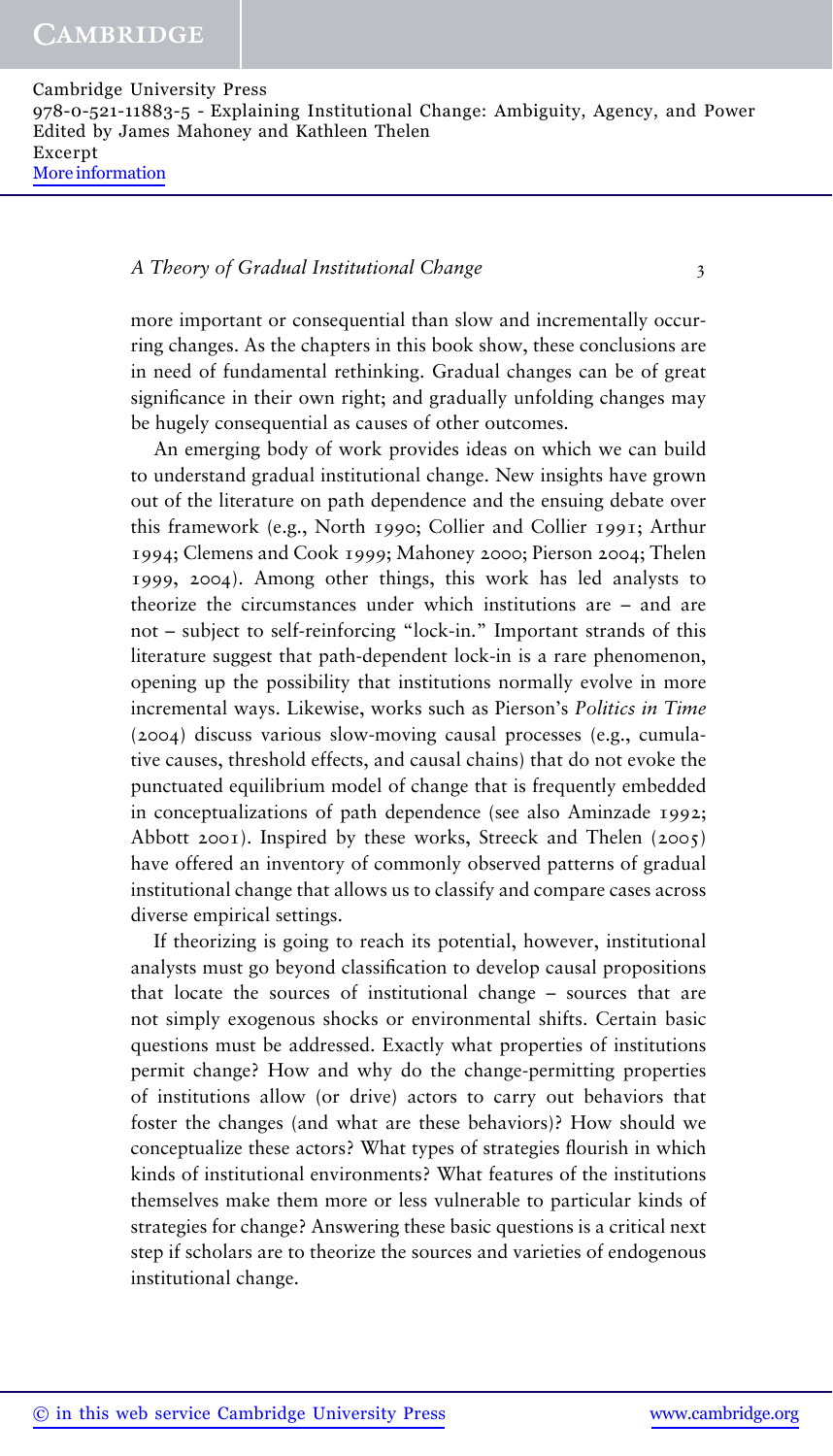978-0-521-11883-5 - Explaining Institutional Change: Ambiguity, Agency, and Power Edited by James Mahoney and Kathleen Thelen Excerpt [More information](http://www.cambridge.org/9780521118835)

4 *James Mahoney and Kathleen Thelen*

In this chapter, we advance answers to these questions. We begin by noting that all leading approaches to institutional analysis – sociological institutionalism, rational-choice institutionalism, and historical institutionalism (Hall and Taylor 1996) – face problems in explaining institutional change. We then consider how a power-distributional approach to institutions, common in historical institutionalism and present as well in some strands of sociological and rational-choice institutionalism, provides a basic motor for change. To account for actual change, however, this power-distributional approach needs to be supplemented with attention to issues of compliance going well beyond the usual concern for *level* or *extent* of compliance. We argue that institutional change often occurs precisely when problems of rule interpretation and enforcement open up space for actors to implement existing rules in new ways. Expanding our focus to include these concerns allows us to observe and theorize forms of incremental change that are routinely overlooked in most institutional analysis.

Our discussion culminates in the presentation of a new model of institutional change. The model elaborates a set of propositions that link particular modes of incremental change to features of the institutional context and properties of institutions themselves that permit or invite specific kinds of change strategies and change agents. The model sees variations in institutional properties as encouraging different types of change strategies, which are in turn associated with distinctive change agents who work to foster specific kinds of incremental change.

#### **The Challenge of Explaining Change**

Despite many other differences, nearly all definitions of institutions treat them as *relatively enduring* features of political and social life (rules, norms, procedures) that structure behavior and that cannot be changed easily or instantaneously. The idea of persistence of some kind is virtually built into the very definition of an institution. This is true for sociological, rational-choice, and historical-institutional approaches alike. The connection between institutions and persistence makes it natural for all of these approaches to focus on explaining continuity rather than change. Nevertheless, the three major institutional approaches do vary in subtle ways in how they conceive of institutions and this turns out to have important implications for their ability to theorize institutional change.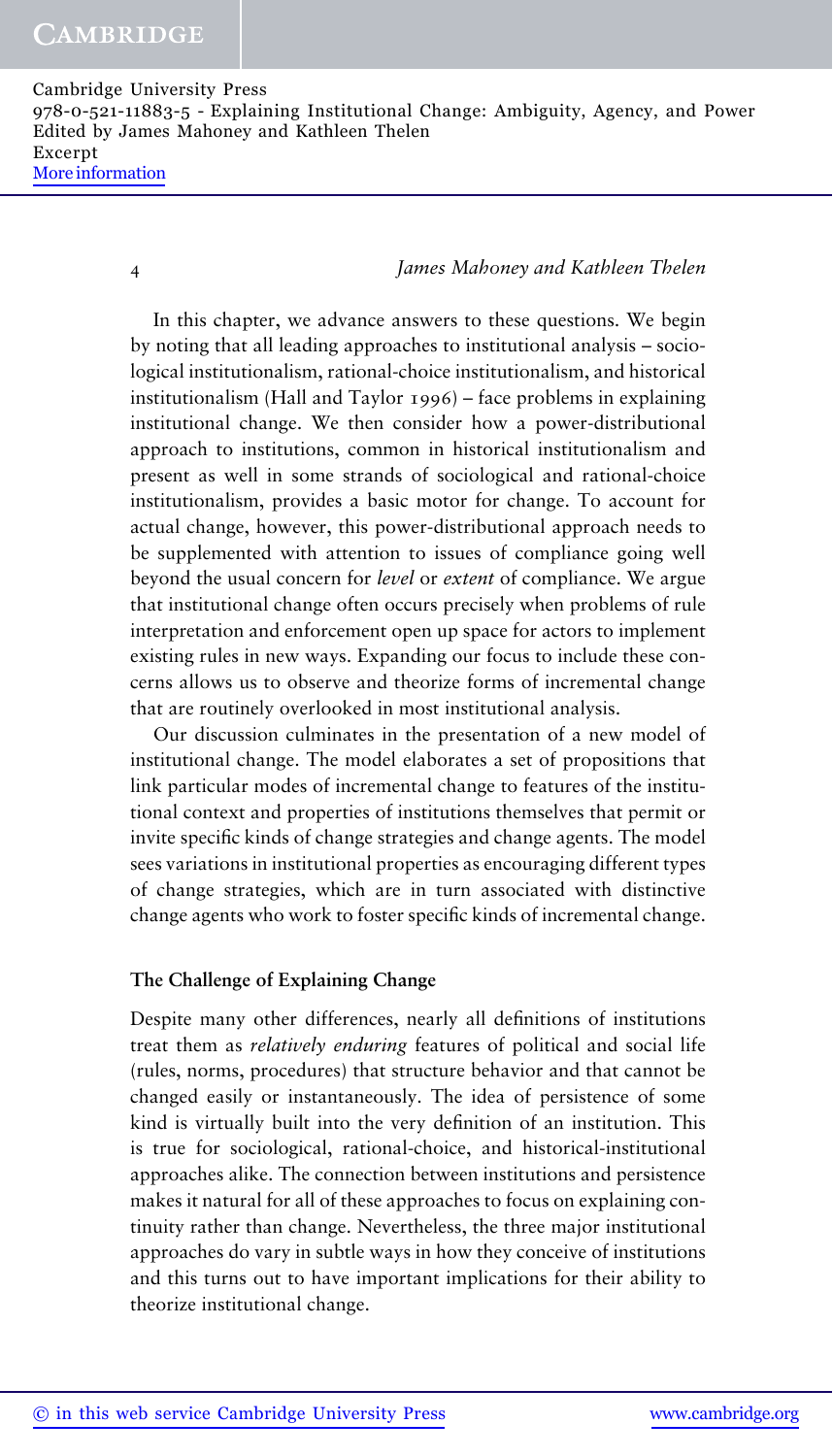978-0-521-11883-5 - Explaining Institutional Change: Ambiguity, Agency, and Power Edited by James Mahoney and Kathleen Thelen Excerpt [More information](http://www.cambridge.org/9780521118835)

## *A Theory of Gradual Institutional Change* 5

*The Common Problem: A Focus on Stability and Exogenous Shocks* Sociological institutionalism considers a broad range of institutions, focusing attention on noncodified, informal conventions and collective scripts that regulate human behavior. Definitions of institutions in this tradition routinely spotlight their self-reproductive properties. For example, according to Powell (1991, 197), "Things that are institutionalized tend to be relatively inert, that is, they resist efforts at change"; for Jepperson (1991, 145), "Institutions are those social patterns that, when chronically reproduced, owe their survival to relatively self-activating processes." For some scholars in this broad tradition, institutions are tied to codes of appropriateness, and reproduction occurs as actors are socialized or otherwise learn to follow them (March and Olsen 1984). For others, the self-reproducing properties of institutions are cognitive in nature; institutions may be so routine and "taken for granted" that they are beyond conscious scrutiny (Berger and Luckmann 1967; Zucker 1983, 2). In addition, sociological institutionalists argue that actors often reproduce the same institutional logic across various domains. With organizations, for instance, new organizational forms are "isomorphic" with (i.e., similar to or compatible with) existing organizations (DiMaggio and Powell 1983; Dobbin 1994; Scott 1995). Actors carry their existing scripts forward when building new institutions even when doing so is not "efficient."

While quite powerful as tools for explaining continuity, the mechanisms of perpetuation used in sociological institutionalism provide few clues about possible sources of endogenous change. If a convention is reified, how might it change? If isomorphism encourages new institutions to take the same form as old ones, where is the locus of dynamism and innovation? To explain transformation, therefore, sociological institutionalists often point to an exogenous entity or force – for example, new interpretive frames imported or imposed from the outside (e.g., DiMaggio and Powell 1983; Hannan and Freeman 1989) or the evolution of broader political, legal, and market "fields" (Fligstein 1996). Studies of change in this genre often provide very compelling accounts in which new actors manage to unsettle dominant practices or scripts and impose their preferred alternatives (e.g., Zorn et al. 2008). But what such accounts typically omit is a set of general propositions about what properties of institutional scripts make some of them, at some times, more vulnerable than others to this type of displacement.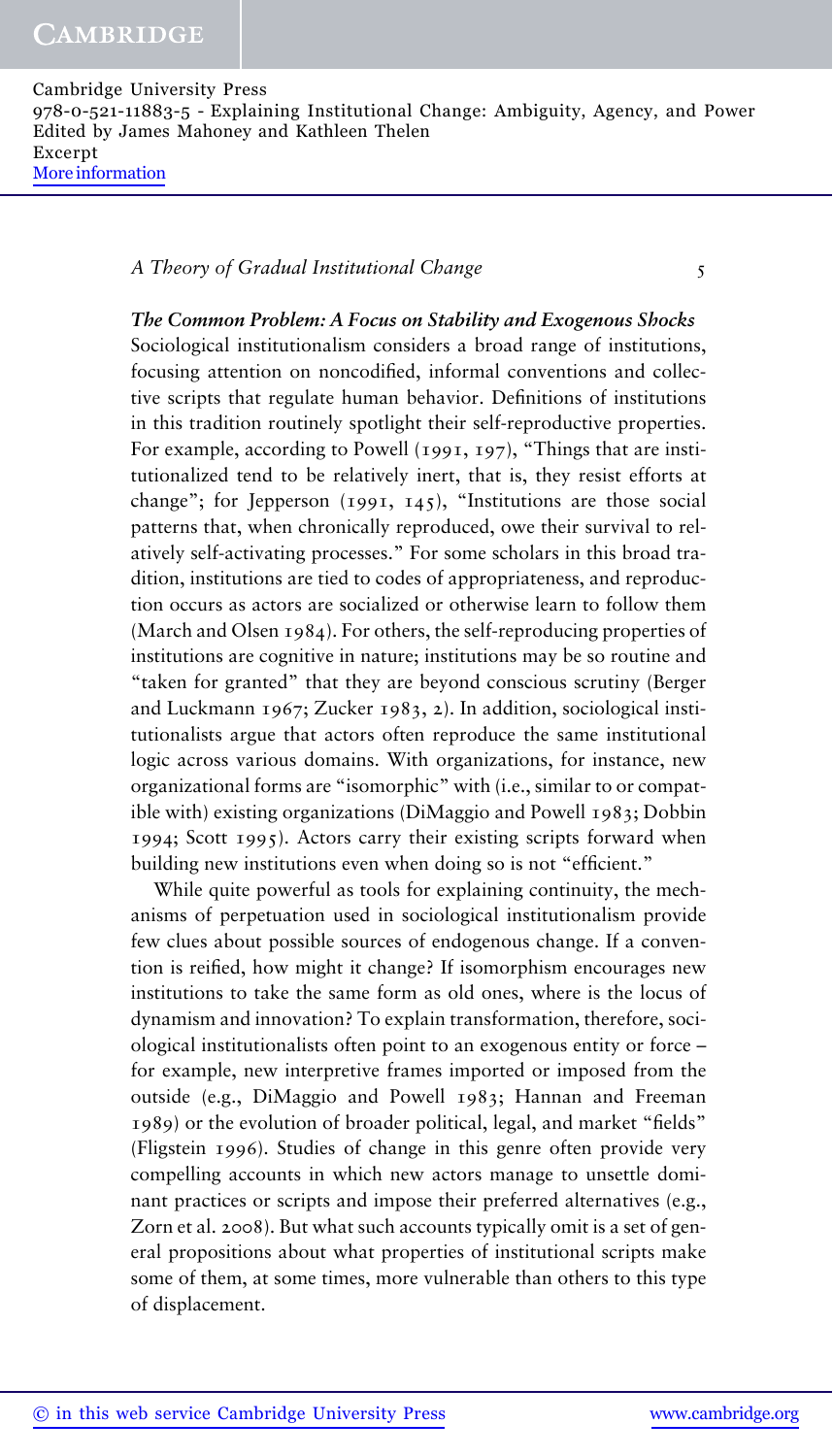978-0-521-11883-5 - Explaining Institutional Change: Ambiguity, Agency, and Power Edited by James Mahoney and Kathleen Thelen Excerpt [More information](http://www.cambridge.org/9780521118835)

6 *James Mahoney and Kathleen Thelen*

Rational-choice institutionalists also face quandaries when confronted with institutional change. As Levi (2008) points out, "Rationalists have long recognized the importance of understanding equilibrium change, but their analyses have generally involved comparative statics rather than a more dynamic approach" (see also Weingast 2002, 692). The basic difficulty here is related to a view of institutions as coordinating mechanisms that sustain particular equilibria (Shepsle 1989, 145; Calvert 1995, 218; Levi 1997, 27). As Greif and Laitin put it, "A self-enforcing institution is one in which each player's behavior is a best response. The inescapable conclusion is that changes in selfenforcing institutions must have an exogenous origin" (2004, 633; see also Bates et al. 1998, 8). This perspective has an obvious affinity to punctuated equilibrium models of institutional change. But such models tend to draw a sharp line between the logic (and analysis) of institutional reproduction and that of change, and thus make it difficult to conceptualize and theorize gradual processes of endogenous change.

Greif and Laitin's (2004) work represents one of the most explicit efforts to deal with the problem from a rational-choice perspective. The analysis they offer stresses indirect institutional effects – or "feedback effects" – that either expand or reduce the set of situations in which an institution is self-enforcing; thus, their solution to thinking about endogenous change is to redefine (some) of the exogenous parameters as endogenous variables (i.e., "quasi-parameters"). Greif and Laitin can in this way account for the stability (or breakdown) of different institutional equilibria (their cases address the decline versus the resiliency of social order in Venice and Genoa and the decline versus persistence of ethnic cleavages in Estonia and Nigeria). But their framework does not make clear how scholars would be able, *ex ante*, to distinguish quasi-parameters from parameters, or to identify which quasi-parameters are more likely to be affected by the operation of the institution.

Historical institutionalists have also grappled with the problem of institutional change. And they have also traditionally stressed continuity over change. Much of the empirical work on path dependence, for example, has been organized around explaining the persistence of particular institutional patterns or outcomes, often over very long stretches of time (for literature reviews, see Mahoney 2000; Pierson 2004; Thelen 2004). While historical institutionalists acknowledge the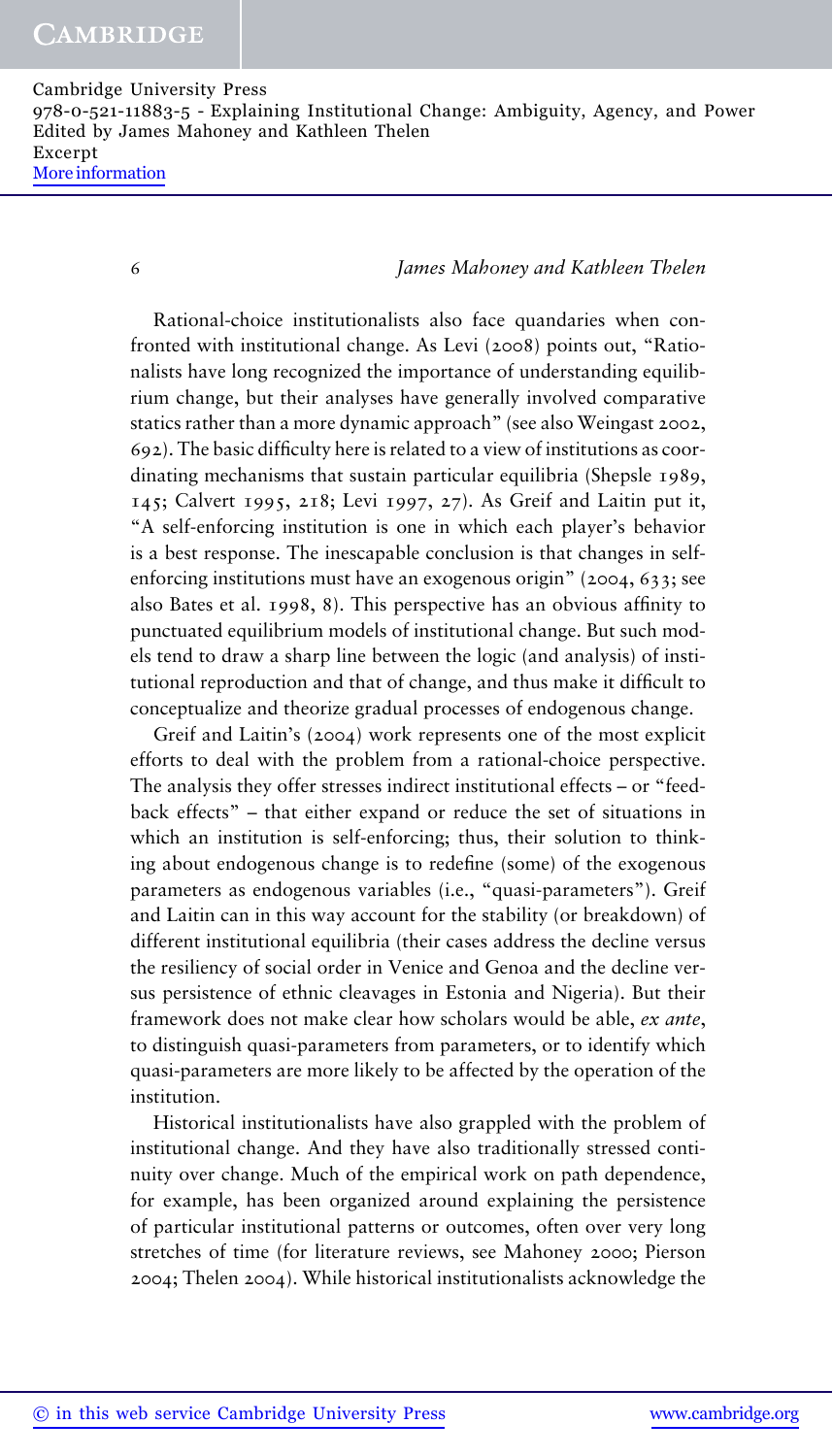978-0-521-11883-5 - Explaining Institutional Change: Ambiguity, Agency, and Power Edited by James Mahoney and Kathleen Thelen Excerpt [More information](http://www.cambridge.org/9780521118835)

#### *A Theory of Gradual Institutional Change*  $\frac{7}{7}$

cultural components of institutions, as well as the coordinating functions that institutions may perform, these scholars view institutions first and foremost as the political legacies of concrete historical struggles. Thus, most historical institutionalists embrace a power-political view of institutions that emphasizes their distributional effects, and many of them explain institutional persistence in terms of increasing returns to power.

When it comes to explaining change, historical institutionalists frequently call attention to "critical junctures," often understood as periods of contingency during which the usual constraints on action are lifted or eased (Capoccia and Kelemen 2007). Explanations of change focusing on such episodes are sometimes also linked to arguments about the relative weight of agency versus structure in various phases. Ira Katznelson, for example, sees institutions as mostly constraining in periods of "stable" politics, but argues that critical junctures open up opportunities for historic agents to alter the trajectory of development (Katznelson 2003).

In other words, in the historical-institutionalist literature, too, scholars have tended to fall back on a discontinuous model of change in which enduring historical pathways are periodically punctuated by moments of agency and choice. These arguments thus often have the same drawbacks as discussed earlier for other punctuated equilibrium models, obscuring endogenous sources of change and encouraging us to conceive of change as involving the "breakdown" of one set of institutions and its replacement with another.

All three varieties of institutionalism, in short, provide answers to what sustains institutions over time as well as compelling accounts of cases in which exogenous shocks or shifts prompt institutional change. What they do not provide is a general model of change, particularly one that can comprehend both exogenous and endogenous sources of change.

## *Institutional Stability as a Political Problem and a Dynamic Political Outcome*

If institutions are changed not just in response to exogenous shocks or shifts, then their basic properties must be defined in ways that provide some dynamic element that permits such change. The foundation on which we build here is one that conceives institutions above all else as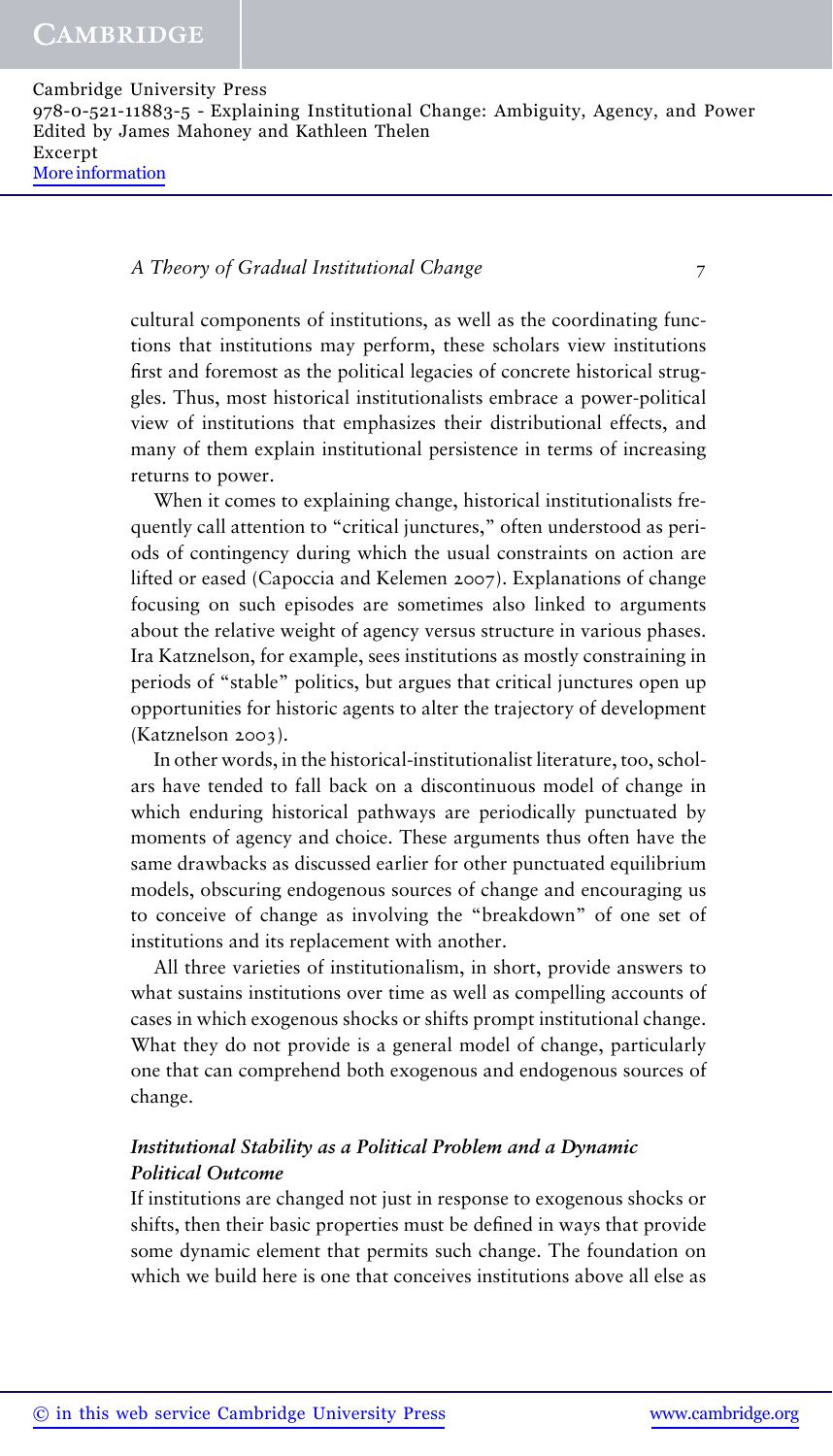978-0-521-11883-5 - Explaining Institutional Change: Ambiguity, Agency, and Power Edited by James Mahoney and Kathleen Thelen Excerpt [More information](http://www.cambridge.org/9780521118835)

8 *James Mahoney and Kathleen Thelen*

*distributional instruments* laden with power implications (Hall 1986; Skocpol 1995; Mahoney 2010; see also Hall [this volume]). As noted, this view of institutions is commonplace in historical institutionalism but it is also consistent with some rational-choice perspectives that emphasize power over cooperation (e.g., Knight 1992; Acemoglu, Johnson, and Robinson 2005; Moe 2005), as well as some sociological accounts that focus on the political-distributional underpinnings of specific cultural or normative practices (e.g., Stinchcombe 1987, Fligstein forthcoming). In our approach, institutions are fraught with tensions because they inevitably raise resource considerations and invariably have distributional consequences. Any given set of rules or expectations – formal or informal – that patterns action will have unequal implications for resource allocation, and clearly many formal institutions are specifically intended to distribute resources to particular kinds of actors and not to others. This is true for precisely those institutions that mobilize significant and highly valued resources (e.g., most political and political-economic institutions).

Existing work has drawn out many implications of this conceptualization for understanding institutional genesis and continuity. Concerning genesis, actors with different endowments of resources are normally motivated to pursue the creation of different kinds of institutions. And the institutions that are actually created often reflect the relative contributions of – and often conflict among – these differentially motivated actors. In some cases, the power of one group (or coalition) relative to another may be so great that dominant actors are able to design institutions that closely correspond to their well-defined institutional preferences. But institutional outcomes need not reflect the goals of any particular group; they may be the unintended outcome of conflict among groups or the result of "ambiguous compromises" among actors who can coordinate on institutional means even if they differ on substantive goals (Schickler 2001; Palier  $2005$ ).

For these reasons, there is nothing automatic, self-perpetuating, or self-reinforcing about institutional arrangements. Rather, a dynamic component is built in; where institutions represent compromises or relatively durable though still contested settlements based on specific coalitional dynamics, they are always vulnerable to shifts. On this view,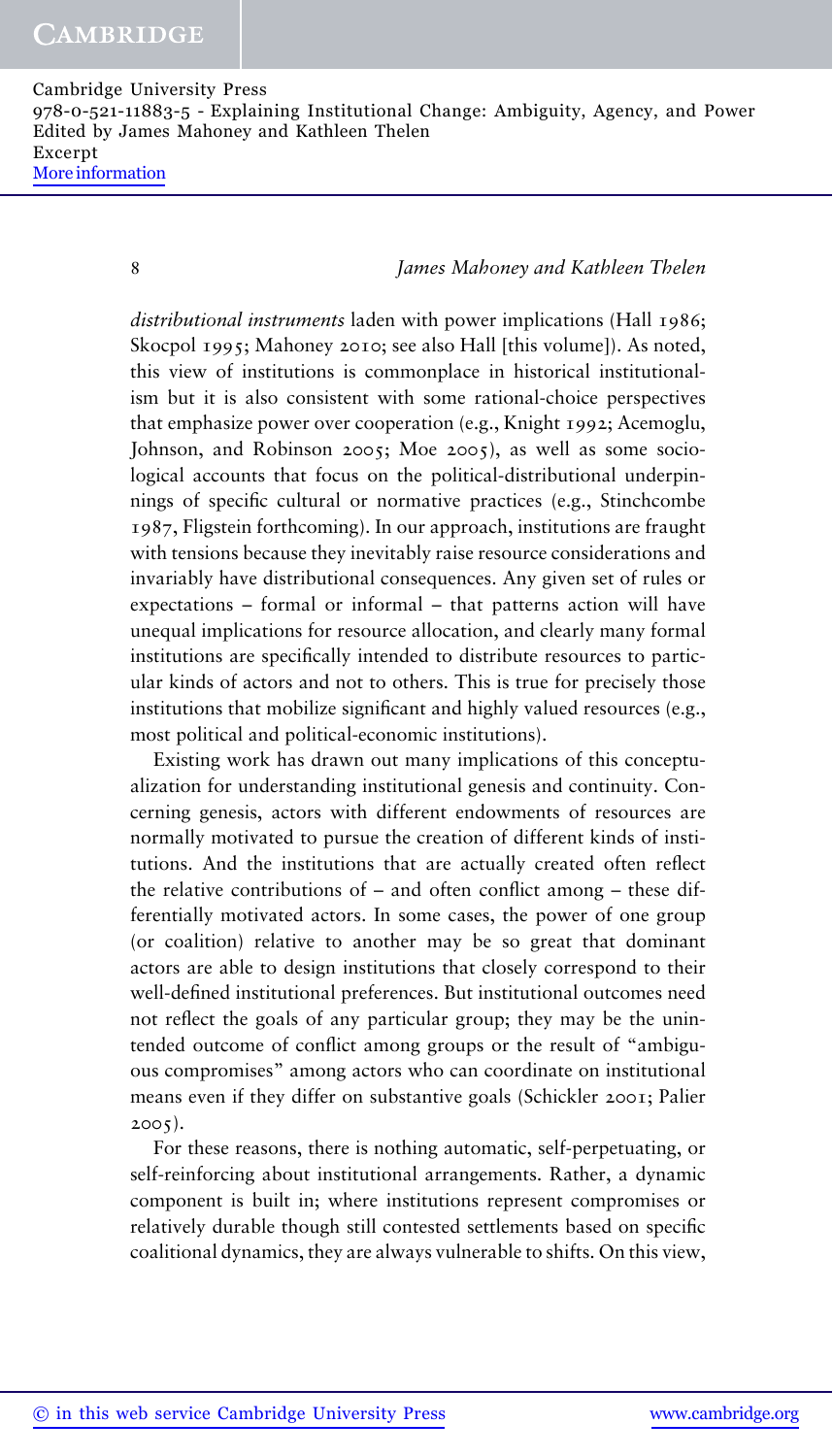### *A Theory of Gradual Institutional Change* 9

change and stability are in fact inextricably linked. Those who benefit from existing arrangements may have an objective preference for continuity but ensuring such continuity requires the ongoing mobilization of political support as well as, often, active efforts to resolve institutional ambiguities in their favor (Thelen 2004). Dan Slater's analysis (this volume) of the stability of authoritarianism in Indonesia under Suharto is an excellent case in point. The phenomenal durability of this regime was not a matter of self-enforcement or even of increasing returns to power; rather, this outcome depended on the active creation and nurturing of (over time, different) coalitions and institutional supports for the regime. Ironically, as Slater shows, the political balancing that allowed Suharto to concentrate autocratic power paved the way for later regime collapse by compromising the independent coercive capacities of the co-opted institutions and organizations.

Given a view of institutional stability that rests not just on the accumulation but also on the ongoing mobilization of resources, one important source of change will be shifts in the balance of power (e.g., Knight 1992, 145, 184; Thelen 1999). This can happen in straightforward ways as, for instance, through changes in environmental conditions that reshuffle power relations. Beyond this, however, a number of scholars have drawn attention to less obvious aspects of such shifts, emphasizing for example that actors are embedded in a multiplicity of institutions, and interactions among them may allow unforeseen changes in the ongoing distribution of resources. Resource allocations from one set of institutions may shape the outcomes of distributional conflicts over resource allocations connected to a different set of institutions. Pierson and Skocpol (2002, 696) note the importance of hypothesizing "about the combined effects of institutions and processes rather than examining just one institution or process at a time." Actors disadvantaged by one institution may be able to use their advantaged status vis-à-vis other institutions to enact change.

Other strands of scholarship in this broad tradition examine how the expected operation of institutions itself sometimes generates pressures for change. This can occur if the over-time distributional effects of institutions trigger divisions among institutional power holders. Or change can occur if institutions disadvantage subordinate groups to the point that they organize and come to identity with one another, thereby